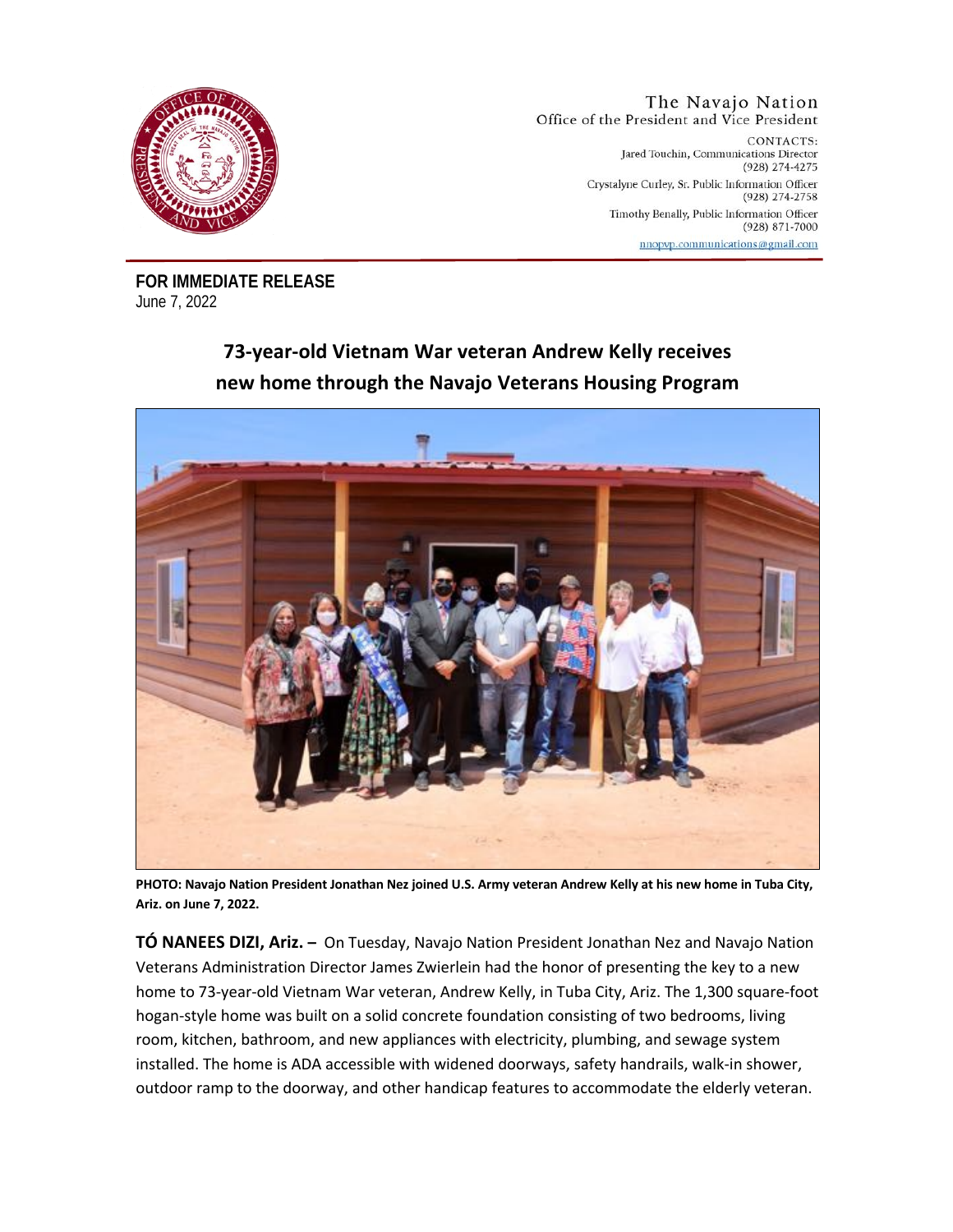Kelly is Honágháahnii (One-Walks-Around clan) and born for Tsé deeshgizhnii (Rock Gap People). His maternal grandfather is Naakai dine'é (The Mexican Clan) and his paternal grandfather is Tł 'ízí lání (Manygoats Clan). He enlisted with the U.S. Army in 1969 and served with the 1st Air Cavalry Division as an Army Medic with the rank of SPC4. He was awarded several medals for his service in the Vietnam War including the Silver Star, Purple Heart, Bronze Star, 2 Air Medal, Vietnam Service Medal, Vietnam Commendation Medal, and Combat Infantry Badge. The Silver Star is the third highest military decoration for valor in combat.

"This is a long-awaited accomplishment and a blessing for our Diné warrior, Andrew Kelly, who is regarded as one of the most decorated veterans in all of the Navajo Nation. He comes from a renowned military family and he fought for our country in the Vietnam War and he continues to be an inspiration for all of our Diné people. May he and his family enjoy many good times together in their new home, for which he sacrificed more than any of us will ever know or experience. We honor Mr. Kelly and we thank him for his service to our country," said President Nez, who also commended the Navajo Nation Veterans Administration for their dedication and hard work to complete the new home.

The Navajo Veterans Administration, under Director Zwierlein, worked diligently to craft legislation to update the Veterans Housing Program policies that allowed the program to proceed with the construction of new homes for Navajo veterans. The program was established years ago, but internal policies hindered production and resources. With the revised policies in place, quality-built home for veterans are now being built in several communities for veterans.



"The Navajo Nation Veterans Administration has worked through many policy challenges

**PHOTO: Vietnam War veteran, Andrew Kelly, inside his new home in Tuba City, Ariz. on June 7, 2022.**

to reach this point where we are now constructing high-quality homes for our warriors. This is progress and we are producing results as more homes are under construction at this time. This is a great step forward for the Veterans Housing Program and I commend Mr. Zwierlein and his team for fixing many of the deficiencies and policy issues that were previously in place," said President Nez.

Kelly expressed his appreciation and also acknowledged his father, Andrew Kelly, Sr., who served in the U.S. Army in World War II and his grandfather, Charles Kelly, who served the United States in World War I. "I'm excited for what we all started here. We, Navajo people, have to be an example to the rest of the world as the largest Indigenous nation," stated Kelly.

In addition to constructing new homes, the Navajo Veterans Administration is also overseeing repairs and improvements to over 100 homes that were previously constructed for Navajo veterans between 2014 and 2017. In 2017, the Office of the Auditor General conducted an audit